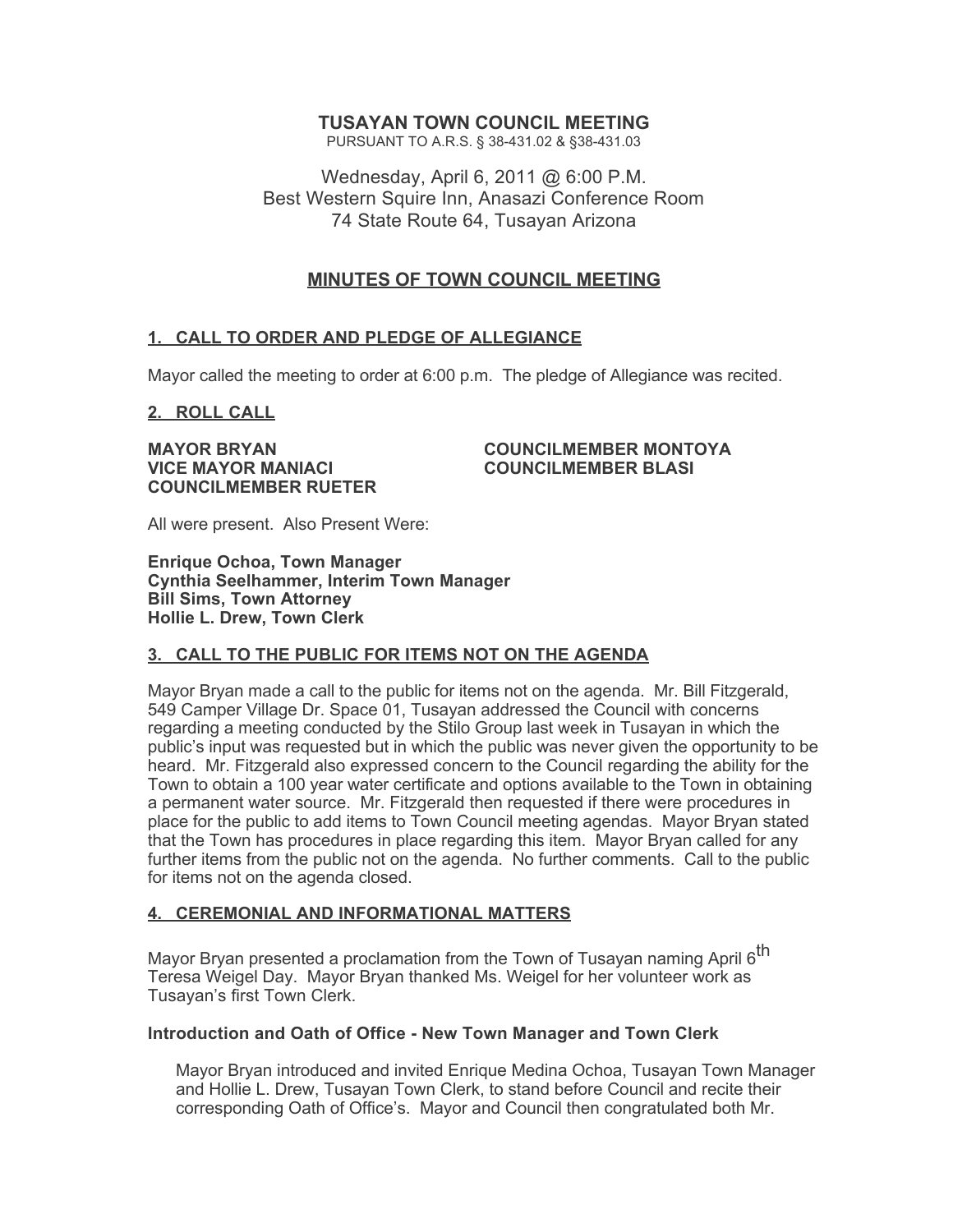Ochoa and Mrs. Drew.

## **Monthly Report from Sheriff's Office**

Lt. Brian Tozer, Division Lieutenant, Coconino County Sheriff's Office gave a report for Tusayan, Arizona activity during January 1 - March 15, 2011. Councilmember Blasi asked Lt. Tozer if he had trend information as requested previously by Council. Lt. Tozer reported that no trend report was available but gave an update on some trends seen in the Tusayan area. Mayor Bryan stated that the Sheriff's Department Deputy Chief had previously promised a trend analysis for Council. Lt. Tozer stated he would follow-up on the previous request made of Council to the Sheriff's Department and report back.

## **Monthly Report from Judge William Sutton**

Judge William Sutton presented his monthly report to Council. Judge Sutton requested that the Town place Jerome, Arizona Chief of Police, Allen Muma, on the next agenda to share information on police service for a small community. Judge Sutton then presented information on contract terms that other municipalities have entered into for police services. Mayor Bryan asked that Chief Muma attend the next Council meeting. Council unanimously agreed. Councilmember Blasi complimented Judge Sutton on the information he has provided Council. There was further discussion by the Council regarding the timeline in which the Town is operating under in securing permanent policing services.

Mayor Bryan recognized Cynthia Seelhammer, Interim Town Manager, and thanked her for her service to the Town since November 2010.

## **5. CONSENT AGENDA**

**ITEMS ON THE CONSENT AGENDA ARE ROUTINE IN NATURE AND WILL BE ACTED ON WITH ONE MOTION AND ONE VOTE. PUBLIC HEARING ITEMS ARE DESIGNATED WITH AN ASTERISK (\*). MEMBERS OF THE COUNCIL OR STAFF MAY ASK THE MAYOR TO REMOVE ANY ITEM FROM THE CONSENT AGENDA TO BE DISCUSSED AND ACTED UPON SEPARATELY.**

**Consideration and possible approval of March 23, 2011 Meeting Minutes**

## **Consideration and possible approval of Town Clerk expenses for June week-long training session**

Mayor Bryan requested that this consent item be placed as an action item under section 8. Council agreed unanimously.

#### **Consideration and possible approval of Administrative/Treasurer's Report** Acceptance of the Finance Report Approval of the Payment of Bills

Councilmember Montoya moved to approve the consent agenda minus Item B which was moved to Item 8 as an action item. Vice Mayor Maniaci seconded the motion. All were in favor.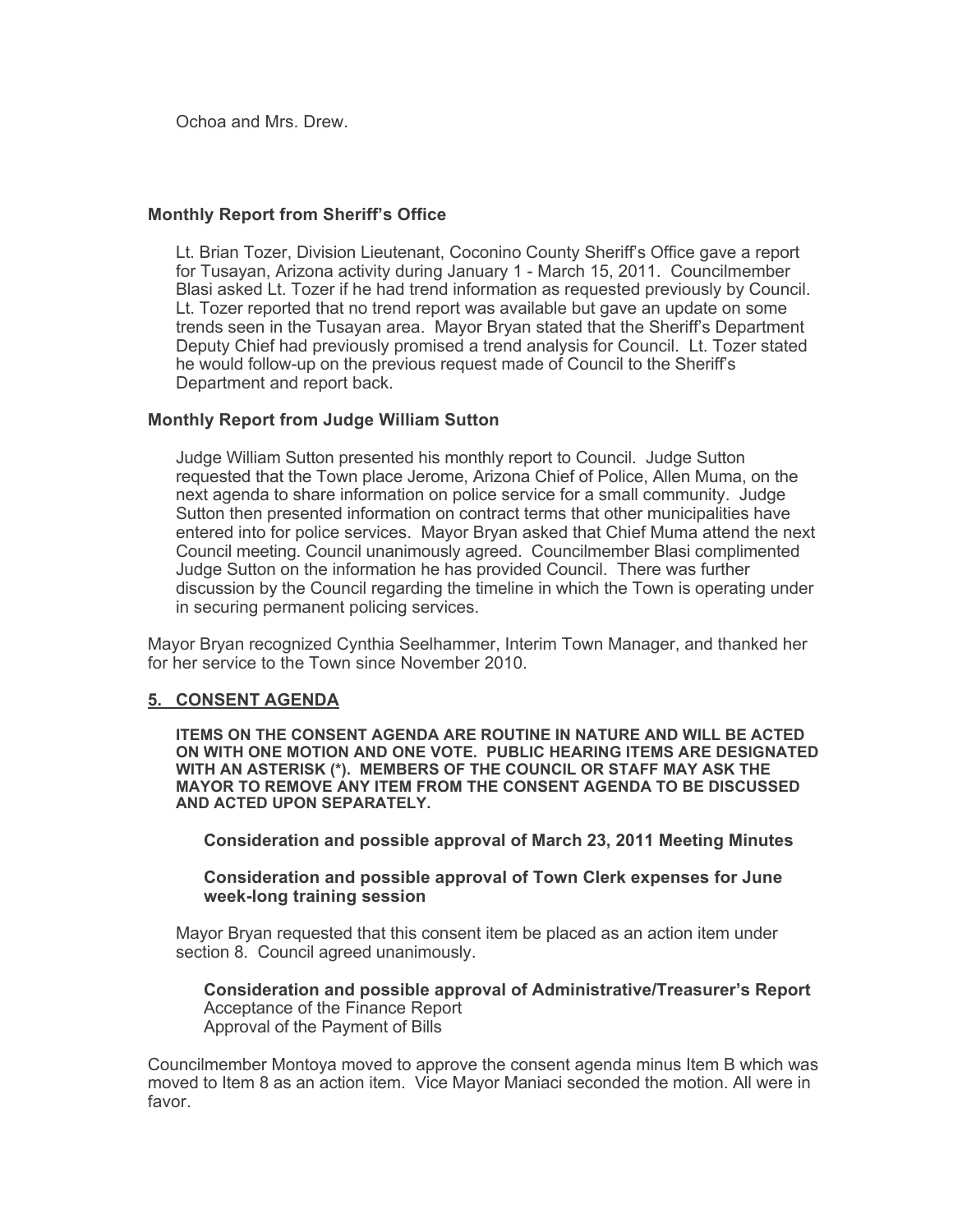## **6. COMMITTEE REPORTS**

No Committee Reports are scheduled.

Mayor Bryan announced that the Planning and Zoning meeting originally scheduled for April 7, 2011 had been cancelled. The next meeting of the Planning and Zoning Commission is now scheduled for April 21, 2011.

## **7. PUBLIC HEARINGS**

No Public Hearings are scheduled.

## **8. ITEMS FOR ACTION**

**Authorization of Request for Proposals and Quotation for Professional Services for Preparation of Financial Reports and Audits** – discussion and possible action.

Town Manager Ochoa presented his staff report regarding the authorization of an RFP. Mayor Bryan asked if all were knowledgeable about the State of Arizona requirements related to Financial Reports and Audits for the Town. Council stated they were familiar with the State's requirements. Councilmember Montoya and Mayor Bryan agreed to review proposals submitted for these services.

Vice Mayor Maniaci moved to approve the authorization for Request for Proposals and Quotation for Professional Services for Preparation of Financial Reports and Audits. Councilmember Rueter seconded the motion. No discussion. All were in favor.

#### **Resolution to Join the Arizona Municipal Risk Pool for Workers Compensation Coverage** – discussion and possible action.

Town Manager Ochoa presented his staff report regarding a resolution to join the Arizona Municipal Risk Pool for Worker's Compensation Coverage. Mayor Bryan read resolution. Councilmember Montoya moved to approve the resolution. Councilmember Rueter seconded the motion. Councilmember Blasi inquired as to the cost of policy. Town Manager Ochoa stated the costs which were reasonable to Council. All were in favor. No further questions. 2011- 04-06-11-01passed.

#### **Discussion and Direction regarding the Townsite Act and authorizing additional investigation and action by the Mayor and staff.**

Discussion took place regarding the Townsite Act. Council agreed to have Mayor & staff continue to look at options and investigate the value of a Townsite Act. Councilmember Rueter is in favor and offered to volunteer in the process. No questions or further discussion. No motion necessary.

## **Consideration and possible approval of Town Clerk expenses for June week-long training session**

Town Manager Ochoa presented background on costs of the Town Clerk attending a week-long training session in June. AuDN Contractural Services proposed to attend the training at a reduced cost of \$1,500.00 including mileage, hotel and time. Town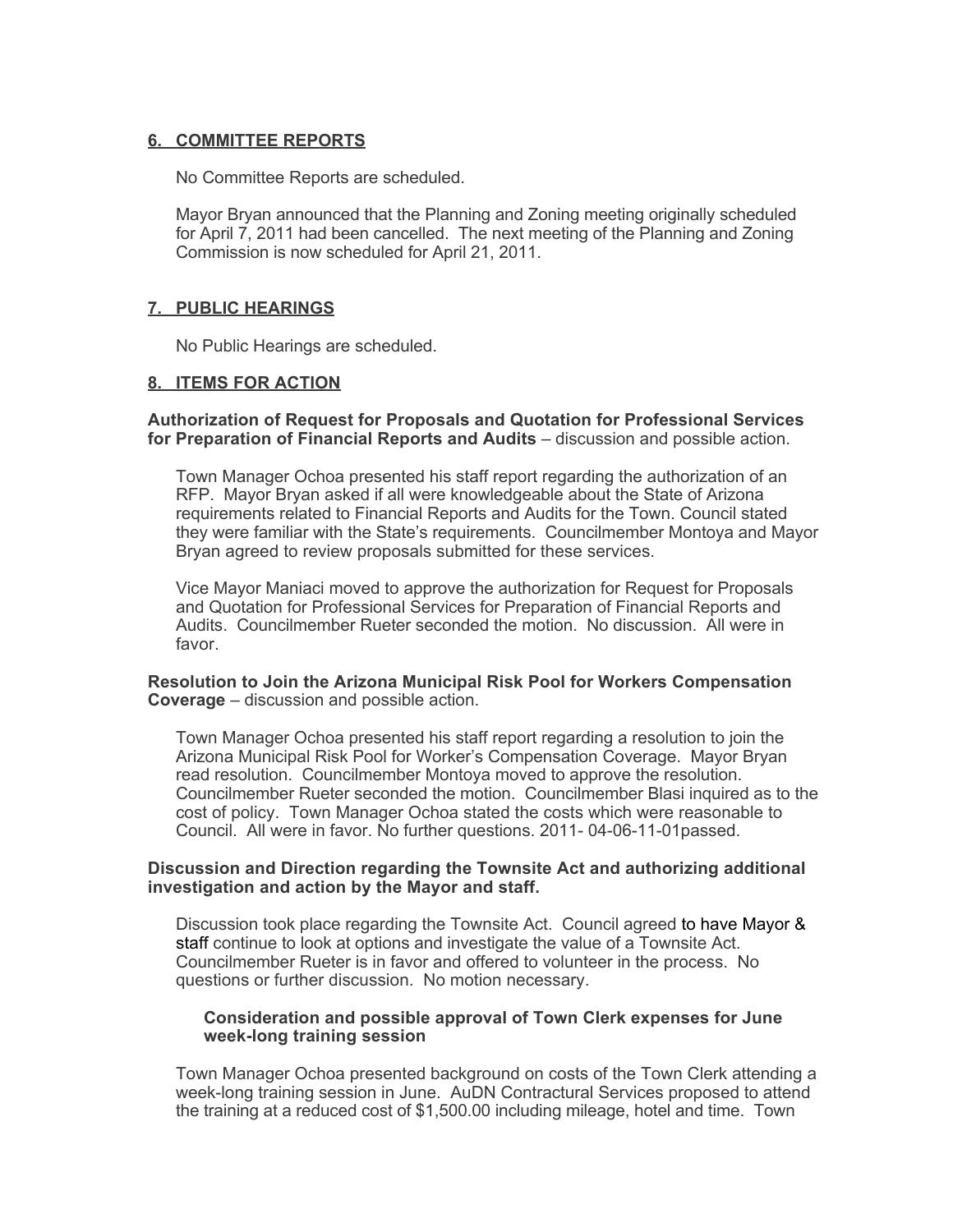Manager Ochoa and Interim Town Attorney, Bill Sims strongly suggested that Council approve training. Councilmember Rueter moved to approve the week-long training session. Councilmember Blasi seconded the motion. Councilmember Montoya questioned the costs for a contracted employee. Discussion took place. All were in favor.

## **9. ITEMS FOR DISCUSSION**

## **A. Status Report Modular Office Building**

Town Manager Ochoa and Councilmember Rueter updated Council on the status of the modular office building. Councilmember Blasi commented on the costs for the underground utilities. Councilmember Rueter explained the process and related costs for the underground utilities. Mayor informed Council that during the next few weeks interior decisions need to be made and that the unit is scheduled for completion in June.

## **Town Manager's Report**

Mr. Ochoa stated that the Planning and Zoning Committee has canceled its meeting scheduled for April 7, 2011 due to the applicant withdrawing its application.

## **Set Agenda and Action Items for Next Meeting**

The Council discussed and set agenda items for the next meeting.

Mayor Bryan asked Teresa Weigel if the question she presented on the public comment card regarding a Housing Committee report had been answered. Ms. Weigel stated that it had.

Bill Sims stated an item may come out of executive session.

## **10. MOTION TO ADJOURN INTO EXECUTIVE SESSION** for the following purposes:

The Council may wish to go into Executive Session pursuant to A.R.S. Section A.R.S. 38-431.03.A.3 for legal advice in the case if items C below and pursuant to A.R.S. Sections 38-431.03.A.3 and A.4 in the case of items A and B below for discussion and consultation with the Town Attorney in order to receive legal advice and to give directions concerning the negotiations of contracts.

The negotiation of a pre-annexation and development agreement with the Stilo Group.

Clainda Vail of 120 Shimmy Lane, Tusayan, Arizona stated in a public comment card that pre-annexation is now listed in this item. Item keeps growing no public information has been provided to the public. Ms. Vail stated she is very concerned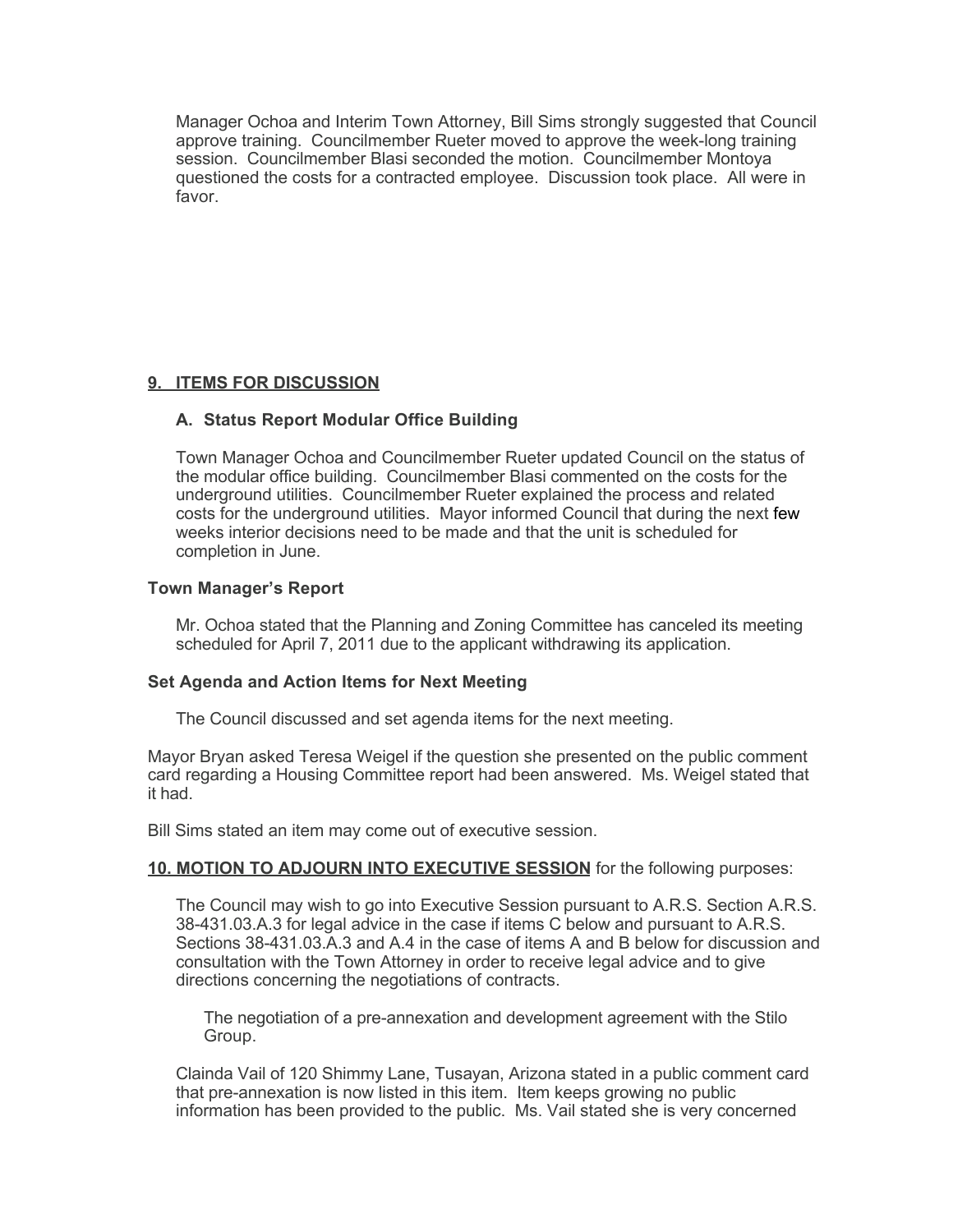why this item is in Executive Session.

Acquisition of water system by Town and Town position on matters that are subject to ACC Docket #W-0235A-10-0163.

State Financial Disclosure Statement Requirements.

Clainda Vail of 120 Shimmy Lane, Tusayan, Arizona stated in a public comment card that no public information as to why this would be in Executive Session.

Following the Executive Session, the Town Council may (in open session) take action or give direction on the items discussed in Executive Session.

Vice Mayor Maniaci moved to go into Executive Session at 7:06 p.m. Councilmember Rueter seconded the motion. All were in favor.

Vice Mayor Maniaci moved to reconvene into regular session at 9:15 p.m. Councilmember Blasi seconded the motion. All were in favor.

## **11. RESOLUTION REGARDING STATE FINANCIAL DISCLOSURE REQUIREMENTS**

**A.** Mayor Bryan advised that Council is directing Bill Sims, Interim Town Attorney, to prepare a resolution regarding State Financial Disclosure Requirements. The Town has been operating without any specific codes or standards on Financial Disclosure requirements and after being briefed by the Town Attorney, the Council feels the need for their creation as soon as possible. While recent Court cases have given new perspectives, the Town will provide current and former Council members with the Town's approved forms and will give persons who have filed financial disclosure statements the opportunity to provide new filings according to adopted standards and according to forms provided with correct instructions. The Council wants their actions and filings to be as transparent as possible. The Town Attorney will have the necessary documents and resolution for the next Council meeting.

## **12. ADJOURNMENT OF REGULAR COUNCIL MEETING**

Councilmember Montoya moved to adjourn the meeting at 9:17 p.m. Vice Mayor Maniaci seconded the motion. All were in favor.

Respectfully submitted,

Dated: April 9, 2011

Hollie L. Drew, Town Clerk

Mayor Greg Bryan